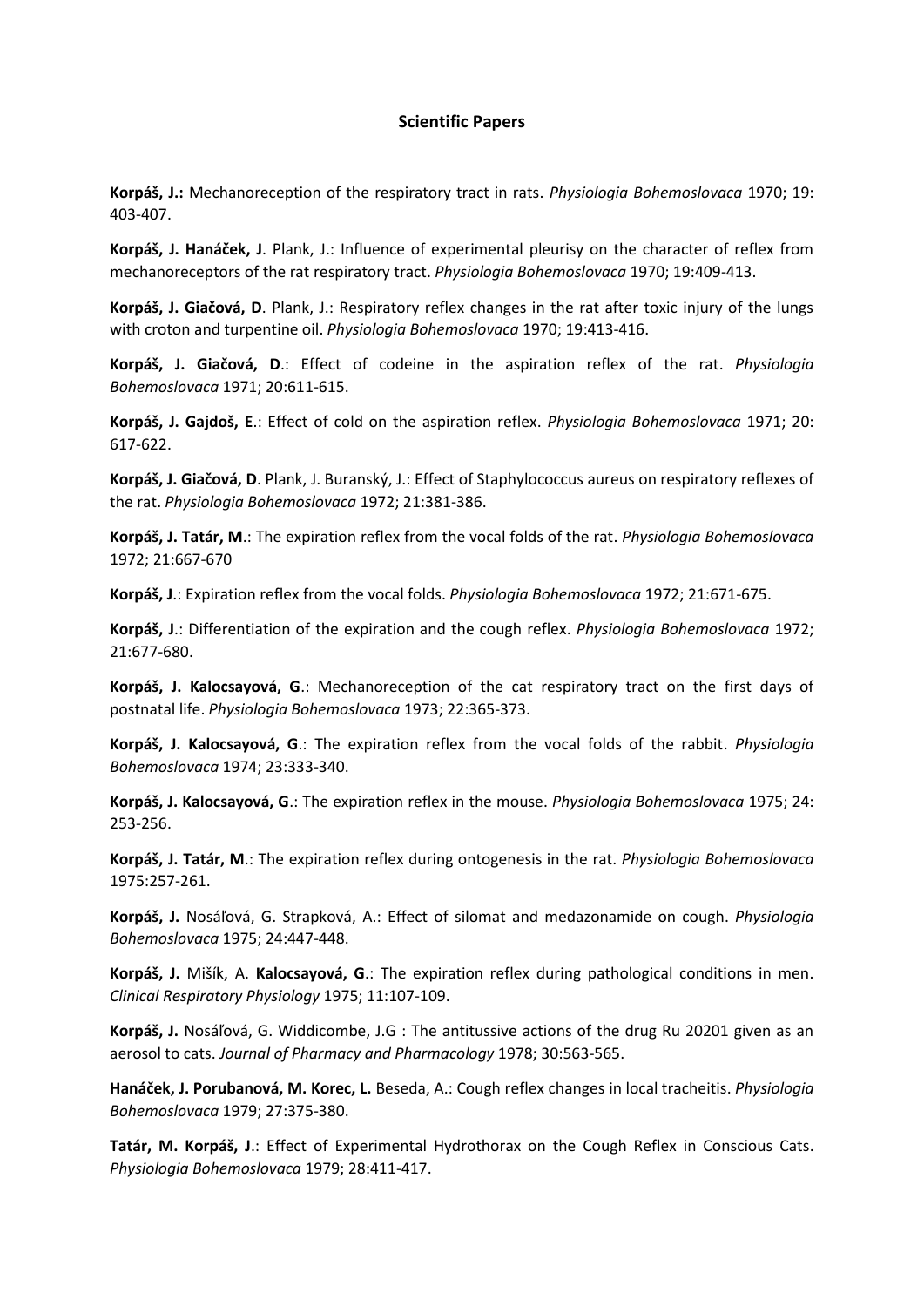**Poláček, H. Korpáš, J**.: Circadian changes in cough in the cat. *Physiologia Bohemoslovaca* 1981; 30: 281-284.

**Korpáš, J.** Widdicombe, J.G : Defensive respiratory reflexes in ferrets. *Respiration* 1983; 44:128-135.

**Hanáček, J.** Davies, A. Widdicombe, J.G: Influence of lung stretch receptors on the cough reflex in rabbits. *Respiratio*n 1984; 45:161-168.

Bánovčin, P. Višňovský, P**. Korpáš, J. Hanáček, J**.: Reactivity of cat tracheal smooth muscle to histamine under conditions of experimentally induced inflammation. *Respiratio*n 1985; 48:103-107.

**Tatár, M. Korpáš, J. Poláček, H. Záhradný, V. l**: Effect of hypoxia on respiratory defence reflexes. Effects of thirty hours oxygen deficiency on cough, the expiration reflex and sneezing in awake cats. *Physiologia Bohemoslovaca 1985*; 34:41-48.

**Tatár, M. Korpáš, J. Poláček, H. Záhradný, V.**: Changes Induced by Severe Hypoxia in Respiratory Defence Reflexes in Anaesthetized Cats. *Respiration* 1986; 49:114-121.

Bánovčin, P. Višňovský, P. **Hanáček, J. Korpáš, J**.: Influence of experimentally induced airway inflammation on the reactivity of cat lung parenchymal strips to histamine and acetylcholine. *Respiration* 1987; 51:1-9.

**Korpáš, J**.: Recent advances concerning the cough reflex. *Acta Physiologica Hungarica* 1987; 70:161- 165.

Bánovčin, P. Višňovský, P. **Korpáš, J**.: Pharmacological analysis of reactivity changes in airways due to acute inflammation in cats. *Acta Physiologica Hungarica* 1987; 70:181-187.

**Korpáš, J.** Sadloňová, J. Salát, D. Masárová, E.: The Origin of cough sounds. *Clinical Respiratory Physiology* 1987; 23:47-50.

Debreczeni, L. A. **Korpáš, J.** Salát, D.: Spectral analysis of cough sounds recorded with and without a nose clip. *Clinical Respiratory Physiology* 1987; 23:57-61.

**Korpáš, J**. Kelemen, S.: Tussiphonographic analysis of cough sound recordings performed by Scmidt-Voigt and Hirschberg and Szende. *Acta Physiologica Hungarica* 1987; 70:167-170.

**Poláček, H**. Votava, F. **Korpáš, J. Tatár, M**.: Measurement of airway resistance in awake cats. *Acta Physiologica Hungarica* 1987; 70:177-180.

**Tatár, M**. Tarkanov, I.A. **Korpáš, J.** Kulik, A. M: Effect of Hypoxia and Hypercapnia on the Airways Defence Reflexes. *Acta Physiologica Hungarica* 1987; 70:195-200.

Višňovský, P. Bánovčin, P. **Korpáš, J**.: Age- and body-weight dependent changes in the reactivity to histamine of the airways smooth muscles in cats. *Acta Physiologica Hungarica* 1987; 70:201-206.

Strapková, A. Nosáľová, G. **Korpáš, J.:** Effects of antitussive drugs under normal and pathological conditions. *Acta Physiologica Hungarica* 1987; 70:207-213.

Salát, D. **Korpáš, J**. Salátová, V. Sadloňová, J. Paleček, D.: The Tusiphonogram during asthmatic affect. *Acta Physiologica Hungarica* 1987; 70:223-225.

**Hanáček, J**.: Influence of sulphur dioxide breathing on defensive reflexes of the airways. *Acta Physiologica Hungarica* 1987; 70:227-233.

Kulik, A. M. **Giačová, D. Korpáš, J.** Tarakanov, I.A. Guljan, V.M.: Elektrophysiological estimation of the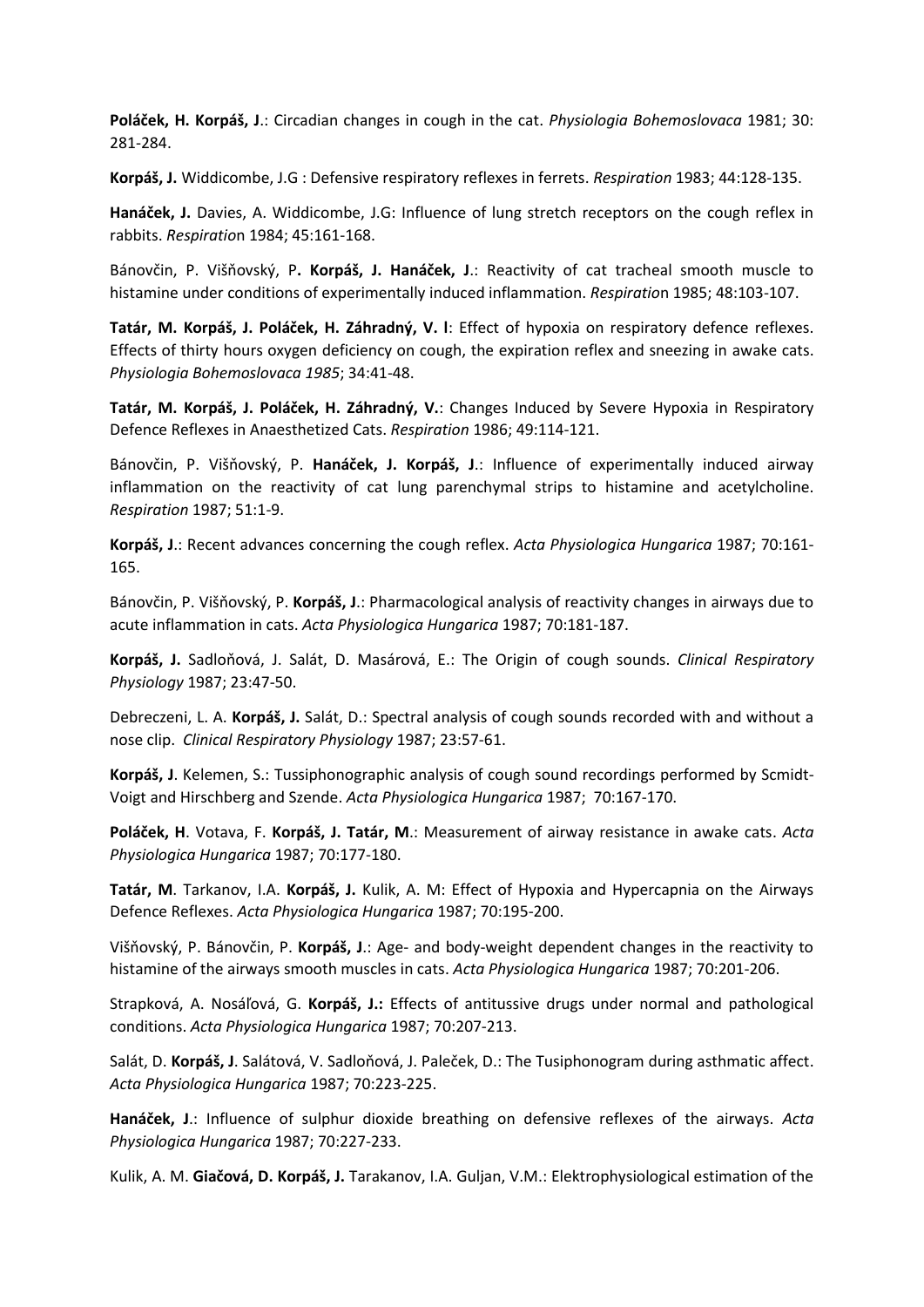intensity of defensive respiratory reflexes. *Bjul exp. biol. med.* 1987; 54:5-8.

**Tatár, M**. Webber, S.E. Widdicombe, J.G.: Lung C-Fibre Receptor Activation and Defensive Reflexes in Anaesthetized Cats. *Journal of Physiology- London* 1988; 402:411-420.

**Poláček, H. Korpáš, J. Tatár, M**. Plank, L. Pullmann, R.: Study of cough in anaesthetized cats with experimental pulmonary oedema. *Physiologia Bohemoslovaca* 1988; 35:481-489.

Bánovčin, P. Višňovský, P. **Hanáček, J.** Plank, L. **Korpáš,** J.: Effects of atropine, acetylsalicylic acid, FPL 55712, and phentolamine on increased histamine responsiveness ofcat lung strips under conditions of airway inflammation. *European Respiratory Journal* 1989; 2:516-521.

Nosáľová, G. Strapková, A. **Korpáš, J.** Crisculo, D.: Objective assessment of cough suppressants under normal and pathological experimental conditions. *Drugs under Experimental and Clinical Research* 1989; 15:77-81.

Debreczeni, L. A. **Korpáš, J.** Salát, D. Sadloňová, J. Vértes, C. Masárová, E. Kavcová, E.: Spectra of the voluntary first cough sounds. *Acta Physiologica Hungarica* 1990; 75:117-131.

Nosáľová, G. Strapková, A. **Korpáš, J.**: Relationship between the antitussic and analgesic activity of substances. *Acta Physiologica Hungarica* 1991; 77:173-178.

**Tatár, M. Nagyová, B.** Widdicombe, J.G: Veratrine-Induced Reflexes and Cough. *Respiratory Medicine* 1991; 85(suppl. A):51-55.

**Hanáček, J.** Adamicová, K. **Brieštenská, J. Jankovska, D**.: Cough reflex in rabbits 24 h and 48 h after sulphur dioxide breathing. *Acta Physiologica Hungarica* 1991; 77:179-185.

**Korpáš, J**. Widdicombe, J.G: Aspects of the cough reflex. *Respiratory Medicine* 1991; 85:3-5.

**Korpáš, J**. Widdicombe, J.G. **Vrabec, M.:** Influence of simulated mucus on cough sounds in cats. *Respiratory Medicine* 1993; 87:49-54.

**Korpáš, J.** Widdicombe, J.G. **Vrabec, M**. Kudlička, J.: Effect of experimental lung oedema on cough sound creation. *Respiratory Medicine* 1993; 87:55-59.

**Tatár, M.** Sant'Ambrogio, G. Sant'Ambrogio, F.B.: Laryngeal and tracheobronchial cough in anaesthetized dogs. *Journal of Applied Physiology* 1994; 76:2672-2679.

**Nagyová, B**. Dorrington, K.L. Robbins, P.A.: Effect of low-dose enflurane on the ventilatory response to hypoxia in humans. *British Journal of Anaesthesia* 1994; 72:509-514.

O Neill, M. Vejlsrup, N.G. **Nagyová, B**. Dorrington, K.L.: Dependence of pulmonary venous adminixture on inspired oxygen fraction and time during regional hypoxia in the rabbit. *British Journal of Anaesthesia* 1995; 75:603-609.

**Nagyová, B**. Dorrington, K.L. Gill, E.W. Robbins, P.A.: Comparison of the effects of sub-hypnotic concentrations of propofol and halothane on the acute ventilatory response to hypoxia. *British Journal of Anaesthesia* 1995; 75:713-718.

Sadloňová, J. **Korpáš, J.** Žucha, J. **Vrabec, M**.: Cough sounds changes after application of magnetotherapy. *Acta Physiologica Hungarica* 1996; 83:117-121.

**Korpáš, J.** Sadloňová, J. **Vrabec, M.:** Analysis of the cough sound: an overview. *Pulmonary Pharmacology* 1996; 9:261-268.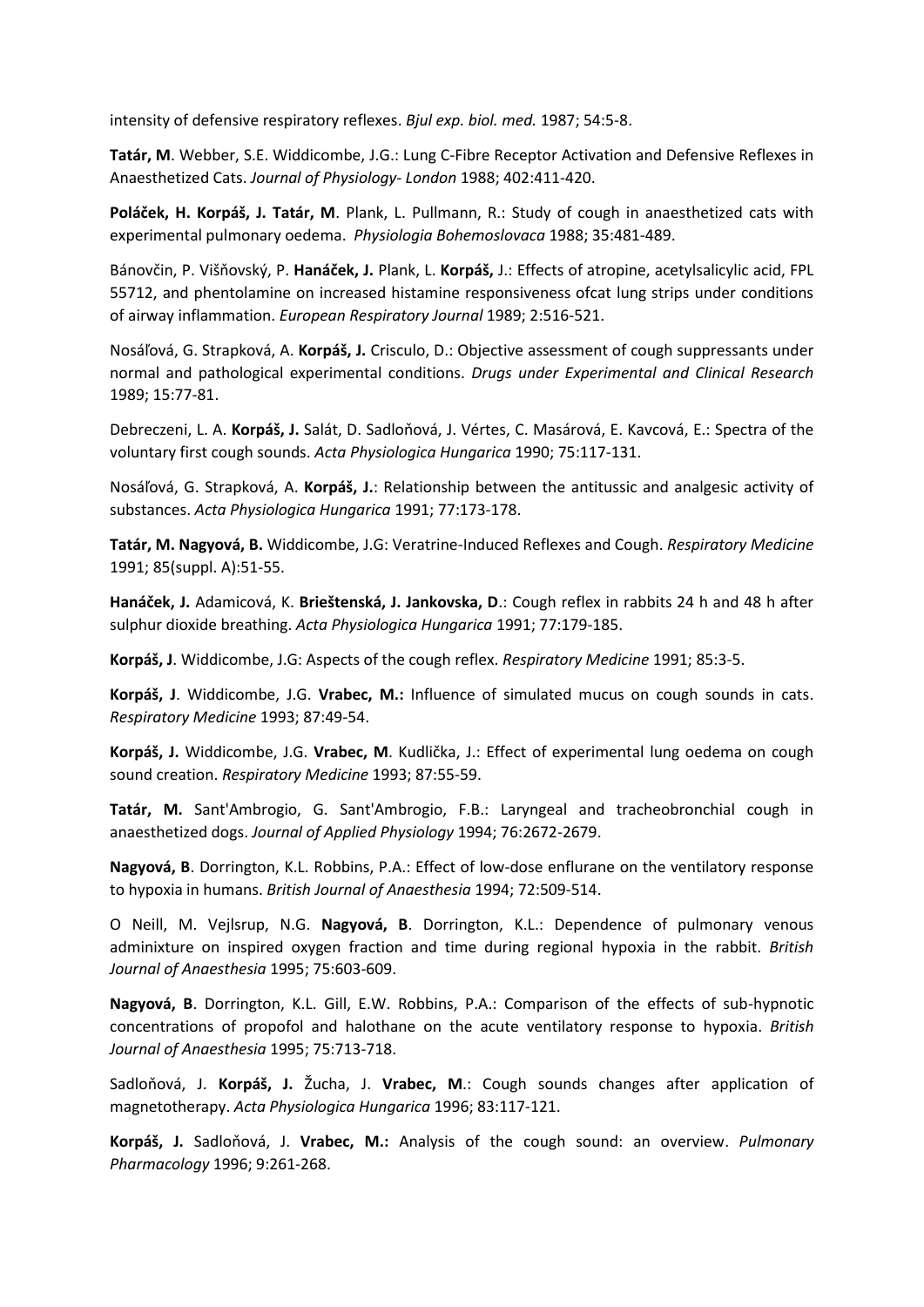**Hanáček, J. Brozmanová, M. Tatár, M. Čaderová,** D. Strapková, A. Szépe, P.: Effects of Long Term High Oxygen Concentration Breathing on Defensive Respiratory Reflexes in Guinea-pigs. *Pulmonary Pharmacology* 1996; 9:367-368.

**Tatár, M. Čaderová, D. Péčová, R. Brozmanová, M**.: The role of partial laryngeal denervation on the cough reflex in awake guinea-pigs, rats, and rabbits. *Pulmonary Pharmacology* 1996; 9:371-372.

**Korpáš, J.** Galgóczy, G.: Pollutants and airway receptors - pathophysiological aspects. *Pathophysiology* 1996; 3:5-9.

**Korpáš, J**. Honda, Y.: Aspects of airway defence mechanisms. P*athophysiology* 1996; 3:81-86.

**Korpáš, J.** Jakuš, J.: The expiration reflex from the vocal folds. *Acta Physiologica Hungarica* 2000; 87:201-215.

**Hanáček, J**.: Reflex inputs to cough. *European Respiratory Review* 2002; 12:259-263.

**Brozmanová, M. Hanáček, J. Tatár, M**. Strapková, A. Szépe, P.: Effects of hyperoxia and allergic airway inflammation on cough reflex intensity in guinea pigs. *Physiological Research* 2002; 51:529- 536.

**Kollárik, M**. Undem, B.J.: Mechanisms of acid-induced activation of airway afferent nerve fibres in guinea-pig. *Journal of Physiology- London* 2002; 543:591-600.

Undem, B.J. **Kollárik, M**.: Characterization of the vanilloid receptor 1 antagonist lodo-resiniferatoxin on the afferent and efferent function of vagal sensory C-Fibers. *Journal of Pharmacology and Experimental Therapeutics* 2002; 303:716-722.

Hanáček, J.: Reflex inputs to cough. *European Respiratory Review* 2002; 12:259-263.

**Tatár, M. Čaderová, D. Péčová, R. Kollárik, M. Plevková, J. Brozmanová, M**.: Experimental modulation of the cough reflex. *European Respiratory Review* 2002; 12:264-269.

Undem, B.J. Carr, M. J. **Kollárik, M**.: Physiology and plasticity of putative cough fibres in the guinea pig. *Pulmonary Pharmacology and Therapeutics* 2002; 15:193-198.

Carr, M. J. **Kollárik, M.** Meeker, S.N. Undem, B.J.: A role for TRPV1 in bradykinin-induced excitation of vagal airway afferent nerve terminals. *Journal of Pharmacology and Experimental Therapeutics* 2003; 304:1275-1279.

**Kollárik, M.** Dinh, T. Q. Fischer, A. Undem, B.J.: Capsaicin-sensitive and -intensitive vagal bronchopulmonary C-fibres in the mouse. *Journal of Physiology- London* 2003; 551:869-879.

**Péčová, R.** Frličková, Z. Péč, J. **Tatár, M**.: Cough sensitivity in atopic dermatitis. *Pulmonary Pharmacology and Therapeutics* 2003; 16:203-206.

**Péčová, R**. Frličková, Z. Péč, J. **Tatár, M**.: Cough sensitivity in localized sclerodermia with no clinical symptoms from lower airways. *Journal of Physiology and Pharmacology* 2003; 54(suppl. 1):25-28.

**Korpáš, J. Vrabec, M**. Sadloňová, J. Salát, D. Debreczeni, L. A.: Analysis of the cough sound frequency in adults and children with bronchial asthma. *Acta Physiologica Hungarica* 2003; 90:27-34.

Sadloňová, J. **Korpáš, J.** Salát, D. Miko, L. Kudlička, J.: The effect of the pulsatile electromagnetic field in children suffering from bronchial asthma. *Acta Physiologica Hungarica* 2003; 90:327-334.

**Plevková, J. Kollárik, M. Brozmanová, M.** Revallo, M. **Varechová, S. Tatár, M.:** Modulation of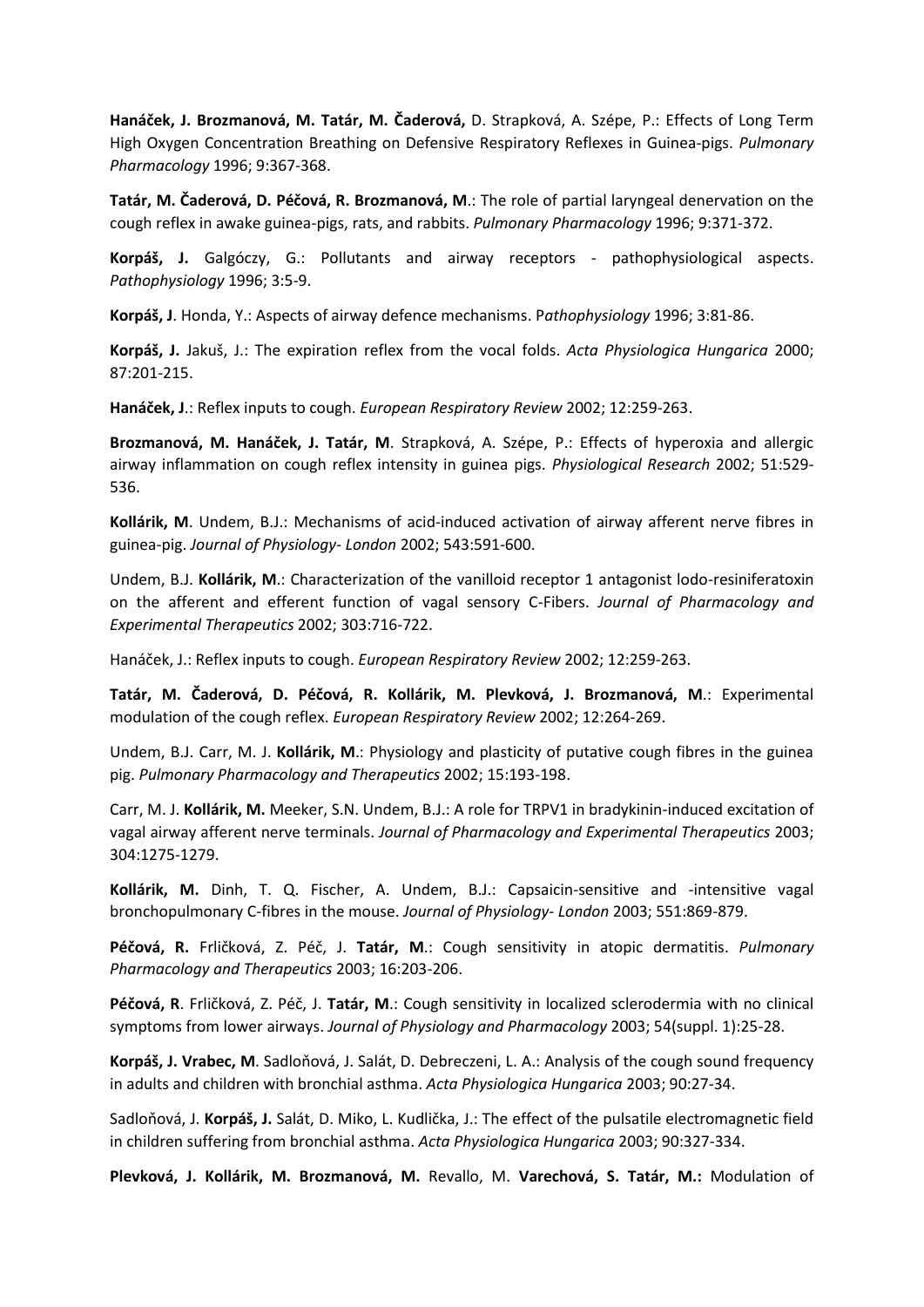experimentally-induced cough by stimulation of nasal mucosa in cats and guinea pigs. *Respiratory Physiology & Neurobiology* 2004; 142:225-235.

**Brozmanová, M.** Čalkovský, V. **Plevková, J. Tatár, M.**: Effects of inhaled corticosteroids on cough in awake guinea pigs with experimental allergic rhinitis - the first experience*. Journal of Physiology and Pharmacology* 2004; 55(suppl. 3):23-30.

**Plevková, J. Brozmanová, M. Péčová, R. Tatár, M**.: Effects of intranasal capsaicin challenge on cough reflex in healthy human volunteers. *Journal of Physiology and Pharmacology* 2004; 55(suppl. 3):101- 106.

**Korpáš, J. Vrabec, M**. Sadloňová, J. Javorka, M. **Javorková, N.**: Single, double and multi cough sound differentiation. *Acta Physiologica Hungarica* 2005; 92:203-209.

**Brozmanová, M. Plevková, J**. Bartoš, V. Plank, L. **Tatár, M.**: Antileukotriene treatment and allergic rhinitis - related cough in guinea pigs. *Journal of Physiology and Pharmacology* 2005; 56(Suppl. 4):21- 30.

**Péčová, R.** Vrlík, M. **Tatár, M**.: Cough sensitivity in allergic rhinitis. *Journal of Physiology and Pharmacology* 2005; 56(Suppl. 4):171-178.

**Plevková, J. Brozmanová, M. Péčová, R. Tatár, M**.: Effects of intranasal histamine on the cough reflex in subjects with allergic rhinitis. *Journal of Physiology and Pharmacology* 2005; 56(Suppl. 4):185-195.

**Tatár, M.** Petrisková, J. Žucha, J. **Péčová, R.** Huťka, Z. Raffajová, J. **Brozmanová, M.**: Induced sputum eosinophils, bronchial reactivity, and cough sensitivity insubjects with allergic rhinitis. *Journal of Physiology and Pharmacology* 2005; 56(Suppl. 4):227-236.

**Plevková, J. Brozmanová, M. Péčová, R. Tatár, M.**: The effects of nasal histamine challenge on cough reflex in healthy volunteers. *Pulmonary Pharmacology and Therapeutics* 2006; 19:120-127.

**Brozmanová, M. Plevková, J.** Bartoš, V. Plank, L. Javorka, M. **Tatár, M**: The interaction of dietary antioxidant vitamins and oxidative stress oncough reflex in guinea-pigs after long term oxygen therapy. *Journal of Physiology and Pharmacology* 2006; 57(Suppl. 4):45-54.

**Javorková, N. Brozmanová, M**. Hajtmanová, E. Zámečník, Ľ. Bartoš, V. Plank, L. Javorka, M. **Hanáček, J. Tatár, M.:** Effects of thoraxirradiation on citric acid-induced cough in guinea pigs. *Journal of Physiology and Pharmacology* 2006; 57(Suppl. 4):149-156.

**Javorková, N.** Hajtmanová, E. Kostková, Ľ. Zámečník, Ľ**. Péčová, R. Hanáček, J. Tatár, M**.: Changes of cough reflex sensitivity induced by cancer radiotherapy of chest and neck regions. *Journal of Physiology and Pharmacology* 2006; 57(Suppl. 4):157-163.

**Plevková, J. Varechová, S. Brozmanová, M. Tatár, M**.: Testing of cough reflex sensitivity in children suffering from allergic rhinitis and common cold. *Journal of Physiology and Pharmacology* 2006; 57(Suppl. 4):289-296.

**Varechová, S. Plevková, J**. Javorka, M. **Hanáček, J**.: Reliability of the capsaicin cough reflex sensitivity test in healthy children. *Journal of Physiology and Pharmacology* 2006; 57(Suppl. 4):365-373.

**Brozmanová, M**. Čalkovský, V**. Plevková, J.** Bartoš, V. Plank, L. **Tatár, M**.: Early and late allergic phase related cough response in sensitized guinea pigs with experimental allergic rhinitis. *Physiological Research* 2006; 55:578-584.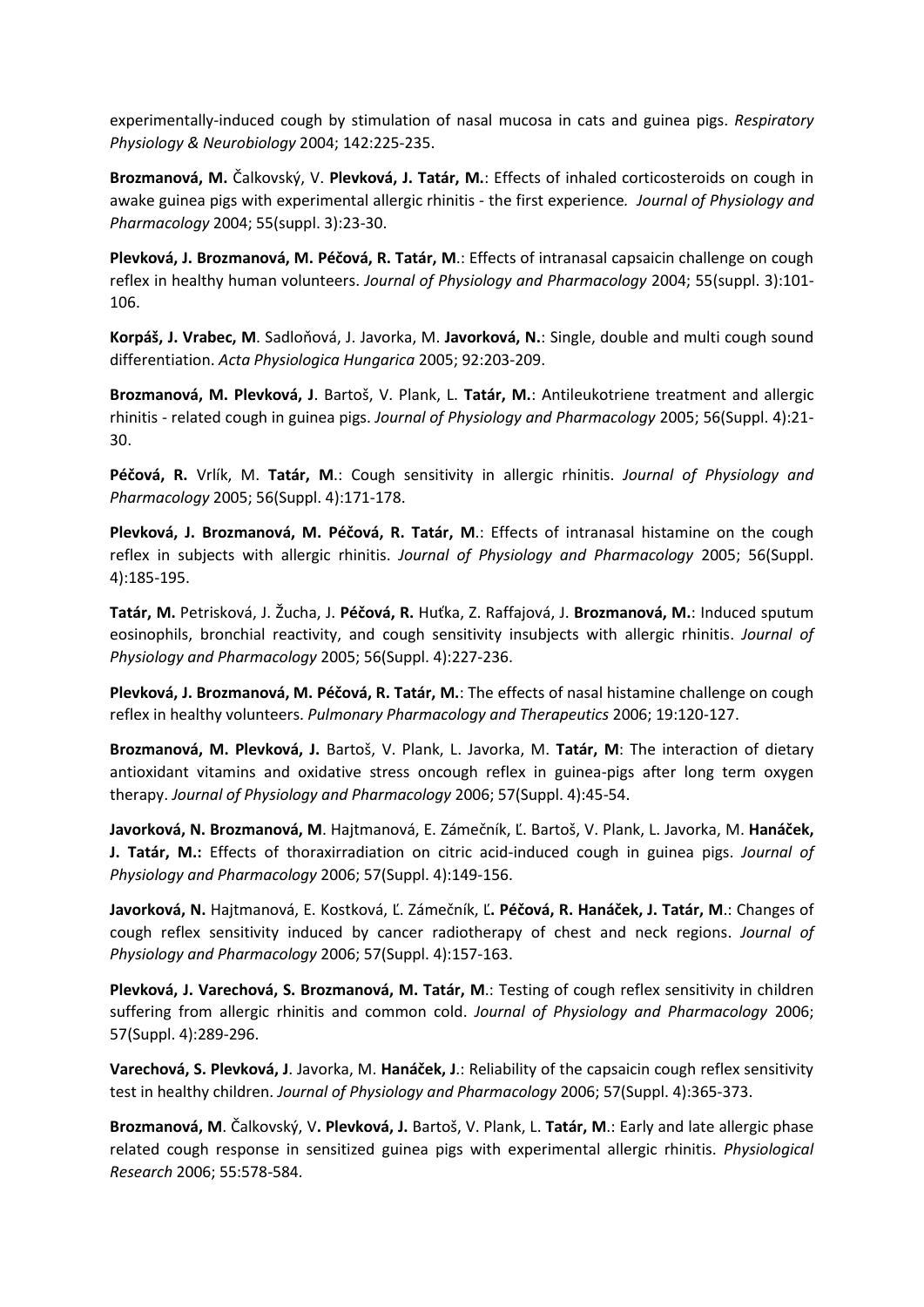**Hanáček, J. Tatár, M.** Widdicombe, J.G.: Regulation of cough by secondary sensory inputs. *Respiratory Physiology & Neurobiology* 2006; 152:282-297.

**Brozmanová, M.** Bartoš, V. Plank, L. **Tatár, M**: Experimental allergic rhinitis-related cough and airway eosinophilia in sensitized guinea pigs. *Journal of Physiology and Pharmacology* 2007; 58(suppl. 5):57- 65.

**Brozmanová, M. Javorková, N.** Hajtmanová, E. Zámečník, Ľ. Javorka, M. **Hanáček, J. Tatár, M.**: Influence of chest gamma-irradiation on cough response in awake guinea pigs. *Journal of Physiology and Pharmacology* 2007; 58(suppl. 5):67-74.

**Brozmanová, M. Plevková, J.** Bartoš, V. Plank, L. Javorka, M. Masár, J. **Tatár, M**.: Oral Nacetylcysteine reverses hyperoxia-related cough suppression in guinea pigs. *Journal of Physiology and Pharmacology* 2007; 58(suppl. 5):75-84.

**Péčová, R**. **Javorková, N.** Kudlička, J. **Tatár, M**.: Tussigenic agents in the measurement of cough reflex sensitivity. *Journal of Physiology and Pharmacology* 2007; 58(suppl. 5):531-538.

**Varechová, S.** Ďurdík, P. Červenková, V. Čiljaková, M. Bánovčin, P. **Hanáček, J.:** The influence of autonomic neuropathy on cough reflex sensitivity in children with diabetes mellitus type 1. *Journal of Physiology and Pharmacology* 2007; 58(suppl. 5):705-715.

**Varechová, S**. Mikler, J. Murgaš, D. Dragula, M. Bánovčin, P. **Hanáček, J**.: Cough reflex sensitivity inchildren with suspected and confirmed gastroesophageal reflux disease. *Journal of Physiology and Pharmacology* 2007; 58(supp. 5):717-727.

Morice, A. H. Fontana, G. A. Belvisi, M.G. Birring, S. S. Chung, K. F. Dicpinigaitis, P. V. Kastelik, J. A. McGarvey, L. P. Smith, J. A. **Tatár, M**. Widdicombe, J.G.: ERS guidelines on the assessment of cough. *European Respiratory Journal* 2007; 29:1256-1276.

**Tatár, M. Hanáček, J.** Widdicombe, J.G.: The expiration reflex from the trachea and bronchi. *European Respiratory Journal* 2008; 31:385-390.

**Brozmanová, M. Plevková, J. Tatár, M. Kollárik, M**.: Cough reflex sensitivity is increased in the guinea pig model of allergic rhinitis. *Journal of Physiology and Pharmacology* 2008; 59(suppl. 6):153- 161.

Čalkovská, A. Engler, I. Mokrá, D. Drgová, A. Sivoňová, M. Tatarková, Z. Čalkovský, V. **Brozmanová, M. Tatár, M**.: Differences in oxidative status, lung function, and pulmonary surfactant during long-term inhalation of medical oxygen and partially ionized oxygen in guinea pigs. *Journal of Physiology and Pharmacology* 2008; 59(suppl. 6):173-181.

Knociková, J. **Korpáš, J. Vrabec, M**. Javorka, M.: Wavelet analysis of voluntary cough sound in patients with respiratory diseases. *Journal of Physiology and Pharmacology* 2008; 59(suppl. 6):331- 340.

**Martinek, J. Tatár, M**. Javorka, M.: Distinction between voluntary cough sound and speech in volunteers by spectral and complexity analysis. *Journal of Physiology and Pharmacology* 2008; 59(suppl. 6):433-440.

**Péčová, R.** Žucha, J. Péč, M. Neuschlová, M. Hanzel, P. **Tatár, M.:** Cough reflex sensitivity testing in seasonal allergic rhinitis patients and healthy volunteers. *Journal of Physiology and Pharmacology* 2008; 59(suppl. 6):557-564.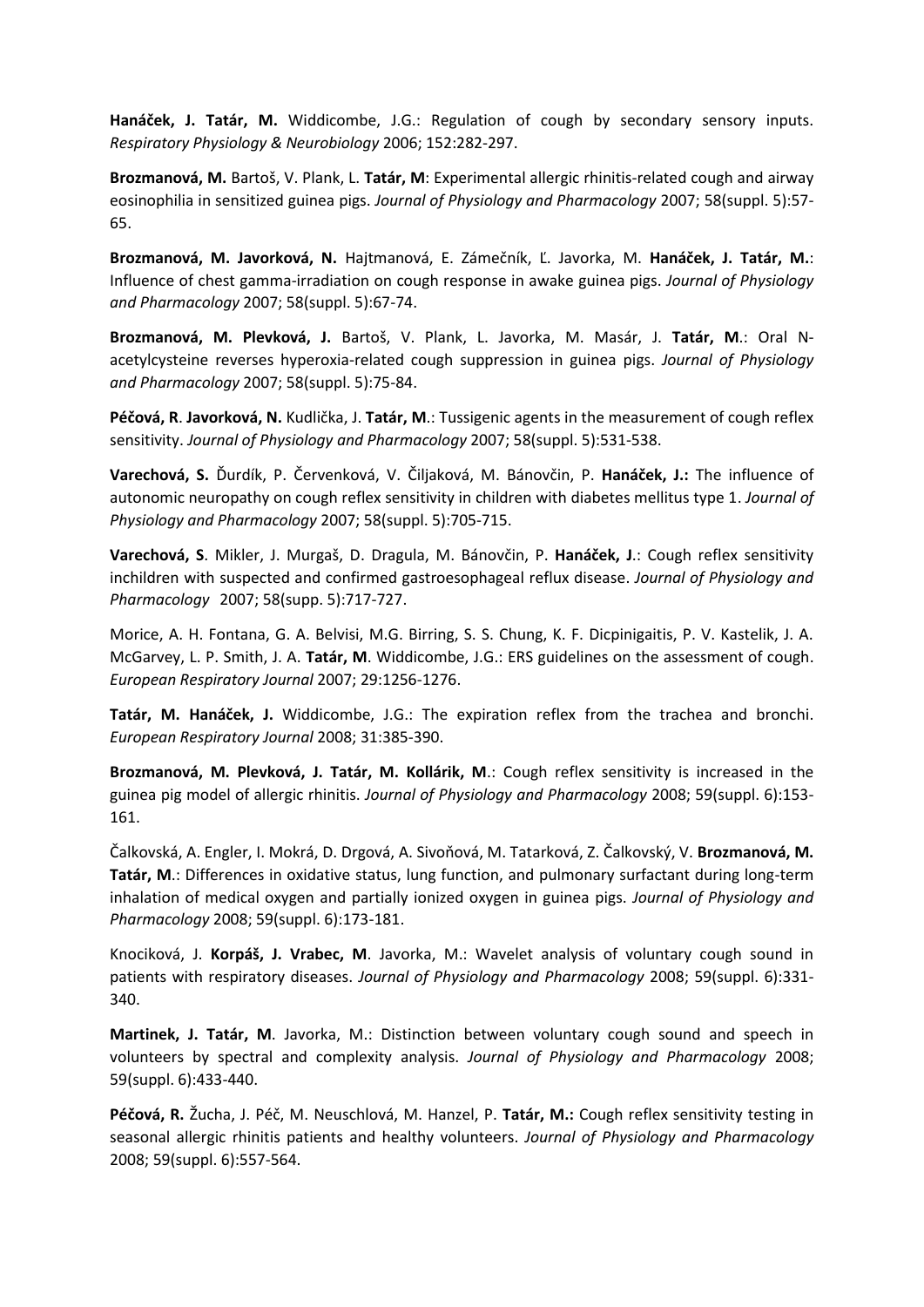**Varechová, S. Plevková, J. Hanáček, J. Tatár, M.:** Role of gender and pubertal stage on cough sensitivity in childhood and adolescence. *Journal of Physiology and Pharmacology* 2008; 59(suppl. 6):719-726.

**Javorková, N. Varechová, S. Péčová, R. Tatár,** M. Baláž, D. Demeter, M. Hyrdel, R. **Kollárik, M.:** Acidification of the oesophagus acutely increases the cough sensitivity in patients with gastrooesophageal reflux and chronic cough. *Neurogastroenterology and Motilty* 2008; 20:119-124.

Christianson, J.A. Bielefeldt, J. Altier, C. Cenac, N. Davis, B.M. Gebhart, G.F. High, K.W. **Kollárik, M.** Randich, A. Undem, B.J. Vergnolle, N.: Development, plasticity and modulation of visceral afferents. *Brain Research Reviews* 2009; 60:171-186.

Liu, Q. Tang, Z. **Surdeniková, L.** Kim, S. Patel, K.N. Kim, A. Ru, F. Guan, Y. Weng, H.-J. Geng, Y. Undem, B. J. **Kollárik, M.** Chen, Z.-F. Anderson, D.J. Dong, X.: Sensory neuron-specific GPCR mrgprs are itch receptors mediating chloroquine-induced pruritus. *Cell* 2009; 139:1353-1356.

**Plevková, J.** Antosiewicz, J. **Varechová, S.** Poliaček, I. Jakuš, J. **Tatár, M.** Pokorski, M.: Convergence of nasal and trachea lneural pathways in modulating the cough response in guinea pigs. *Journal of Physiology and Pharmacology* 2009; 60:89-93.

**Plevková, J.** Antosiewicz, J. Poliaček, I. Adamkov, M. Jakuš, J. Švirlochová, K. **Tatár, M.**: Influence of stimulation ofnasal afferents on expiration reflex evoked from vocal folds. *Journal of Physiology and Pharmacology* 2009; 60:93-97.

**Tatár, M. Plevková, J. Brozmanová, M. Péčová, R. Kollárik, M.**: Mechanisms of the cough associated with rhinosinusitis. *Pulmonary Pharmacology and Therapeutics* 2009; 22:121-126.

**Kollárik, M. Brozmanová, M.**: Cough and gastroesophageal reflux: insights from animal models. *Pulmonary Pharmacology and Therapeutics* 2009; 22:130-134.

**Plevková, J.** Poliaček, I. Antosiewicz, J. Adamkov, M. Jakuš, J. Švirlochová, K. **Tatár, M.**: Intranasal TRPV1 agonist capsaicin challenge and its effect on c-fos expression in the guinea pig brainstem. *Respiratory Physiology & Neurobiology* 2010; 173:11-15.

**Kollárik, M.** Ru, F. **Brozmanová, M.**: Vagal afferent nerves with the properties of nociceptors. *Autonomic Neuroscience : Basic & Clinical* 2010; 153:12-20.

Lieu, T. M. **Kollárik, M.** Myers, A.C. Undem, B.J.: Neurotrophin and GDNF family ligand receptor expression in vagal sensory nerve subtypes innervating the adult guinea pig respiratory tract. *American Journal of Physiology* - *Lung Cellular and Molecular Physiology* 2011; 300:L790-L798.

**Brozmanová, Mariana** - Ru, Fei - **Surdeniková, Lenka - Mazúrová, Lenka** - Taylor-Clark, Thomas E. - **Kollárik, Marián**: Preferential activation of the vagal nodose nociceptive subtype by TRPA1 agonists in the guinea pig esophagus In: *Neurogastroenterology and Motility*. - Roč. 23, č. 10 (2011), s. e437 e445.

Muroi, Y. Ru, F. **Kollárik, M**. Canning, B.J. Hughes, S. A. Walsh, S. Sigg, M. Carr, M. J. Undem, B.J.: Selective silencing of Nav 1.7 decreases excitability and conduction in vagal sensory neurons. *Journal of Physiology-London* 2011; 589:5663-5676.

Ru, F. **Surdeniková, L. Brozmanová, M. Kollárik, M.**: Adenosine induced activation of esophageal nociceptors. *American Journal of Physiology -Gastrointestinal and Liver Physiology* 2011; 300:G485- G493.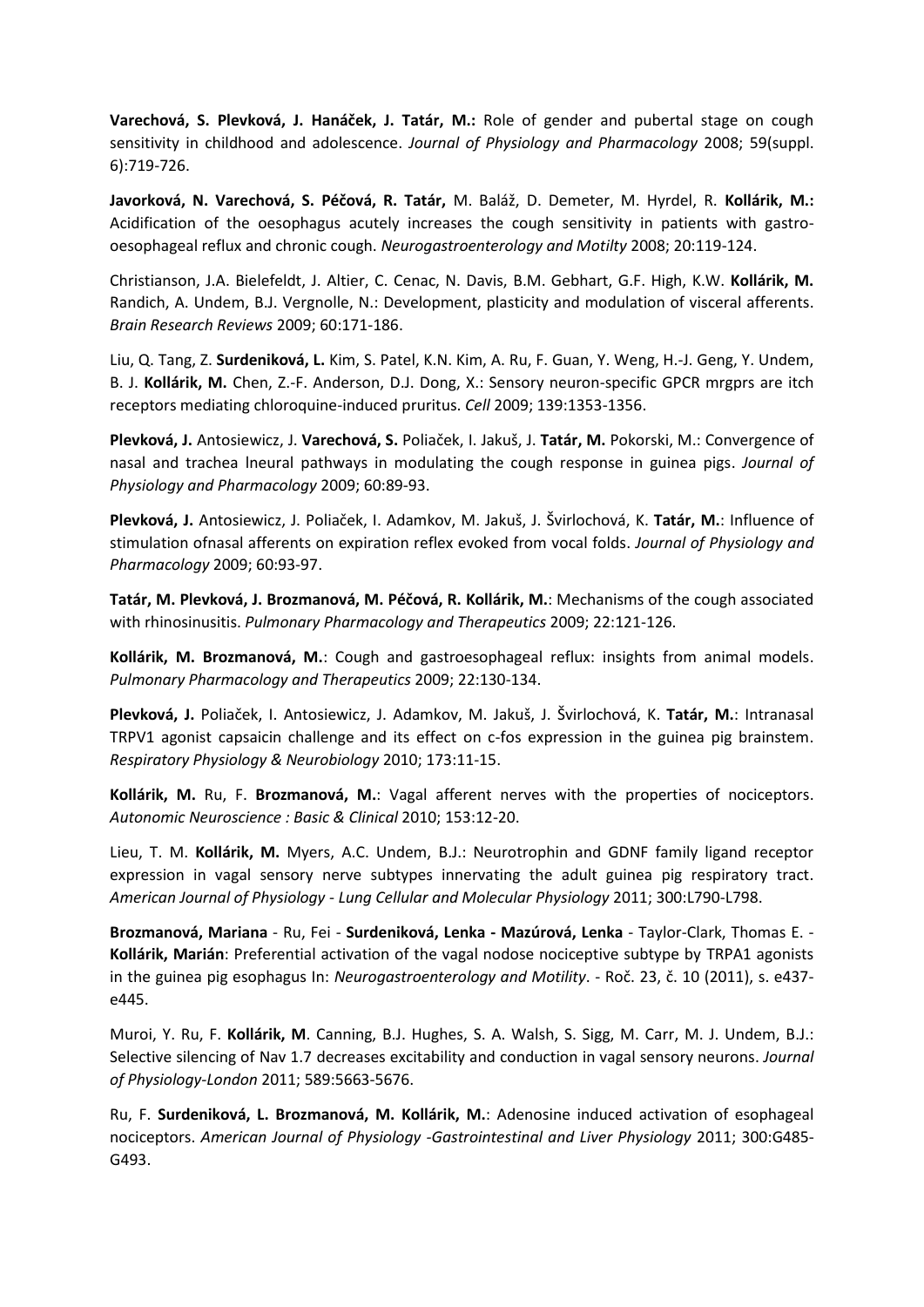Widdicombe, J.G. **Tatár, M.** Fontana, G.A. **Hanáček, J.** Davenport, P. W. Lavorini, F. Bolser, D.C. Hull, D. Chung, F. **Kollárik, M.** Undem, B.J. Canning, B.J. Millquist, E. Dispinigaitis, P. Saturo, E. Pitts, T.E: Workshop: Tuning the 'cough center'. *Pulmonary Pharmacology and Therapeutics* 2011; 24:344-352.

**Plevková, J.** Poliaček, I. Adamkov, M. Svirlochová, K. Varga, I.: Brainstem neuronal populations activated in the model of ovalbumine induced allergicrhinitis in guinea pigs - the c-Fos study. *Biologia* 2011; 66:922-927.

**Surdeniková, L.** Ru, F. Nassenstein, C. **Tatár, M. Kollárik, M.**: The neural crest- and placodes-derived afferent innervation of the mouse esophagus. *Neurogastroenterology and Motility* 2012; 24:e517 e525.

**Brozmanová, M. Mazúrová, L.** Ru, F. **Tatár, M. Kollárik, M.**: Comparison of TRPA1-versus TRPV1 mediated cough in guinea pigs. *European Journal of Pharmacology* 2012; 689:211-218.

**Plevková, J.** Biringerová, Z. **Gavliaková, S.**: Thermo sensitive TRPM8 channel and its role in cold induced airway symptoms. *Open Journal of Molecular and Integrative Physiology* 2012; 2:21-26.

**Buday, T. Brozmanová, M.** Biringerová, Z. **Gavliaková, S.** Poliaček, I. Čalkovský, V. Shetthalli, M. **Plevková, J.**: Modulation of cough response by sensory inputs from the nose - role of trigeminal TRPA1 versus TRPM8 channels. *Coug*h 2012; 8:1-9.

**Gavliaková, S. Buday, T.** Shetthalli, M. **Plevková, J.**: Analysis of pathomechanisms involved in side effects of menthol treatment in respiratory diseases. *Open Journal of Molecular and Integrative Physiology* 2013; 3:21-26.

**Kováčová, E. Plevková, J.**: The role of histamine H4 receptors as a potential targets in allergic rhinitis and asthma. *Open Journal of Molecular and Integrative Physiology* 2013; 3:6-14.

**Biringerová, Z. Gavliaková, S. Kováčová, E. Buday, T. Plevková, J**.: Discrimination between upper versus lower airway components to the rise of total airway resistance measured by Pennock's method after nasal irritant challenge. *Open Journal of Molecular and Integrative Physiology* 2013; 3: 104-110.

Bálentová, S. Hajtmanová, E. **Plevková, J.** Lehotský, J. Adamkov, M.: Fractionated irradiation-induced altered spatio-temporal cell distribution in the rat forebrain. *Acta Histochemica* 2013; 115:308-314.

**Biringerová, Z. Gavliaková, S. Brozmanová, M. Tatár, M. Kováčová,** E. Poliaček, I. **Plevková, J**.: The effects of nasal irritant induced responses on breathing and cough in anaesthetized and conscious animal models. *Respiratory Physiology & Neurobiology* 2013; 89:588-593.

**Plevková, J.** Woo-Jung S.: Chronic cough in subjects with upper airway diseases - analysis of mechanisms and clinical applications. *Asia Pacific Allergy* 2013; 3:127-135.

**Brozmanová, M. Mazúrová, L. Tatár, M. Kollárik, M.:** Evaluation of the effect of GABA(B) agonists on the vagal nodose C-fibers in the esophagus. *Physiological Research* 2013; 62:285-295.

**Gavliaková, S. Biringerová, Z. Buday, T. Brozmanová, M.** Čalkovský, V. Poliaček, I. **Plevková, J**.: Antitussive effects of nasal thymol challenges in healthy volunteers. Respiratory Physiology & Neurobiology 2013; 187:104-107.

**Plevková, J. Kollárik, M**. Poliaček, I. **Brozmanová, M. Surdeniková, L. Tatár, M**. Mori, M. Canning, B.J.: The role of trigeminal nasal TRPM8-expressing afferent neurons in the antitussive effects of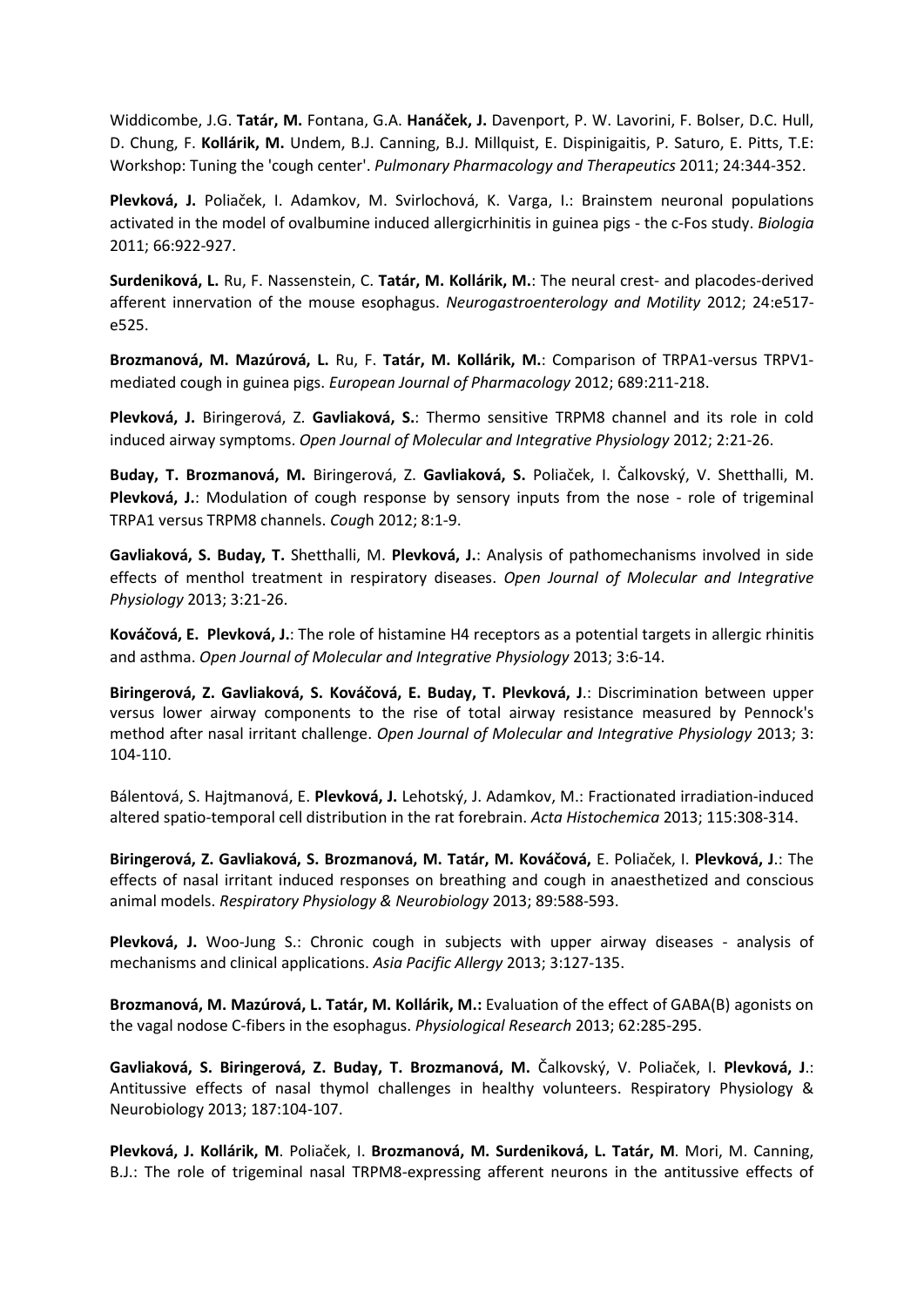menthol. *Journal of Applied Physiology* 2013; 115:268-274.

**Halička, J.** Bánovčin, P. **Haličková, M**. Demeter, M. Hyrdel, R. **Tatár, M. Kollárik, M**.: Acid infusion into the esophagus increases the number of meal-induced transient lower esophageal sphincter relaxations (TLESRs) in healthy volunteers. *Neurogastroenterology and Motility* 2014; 26:1469-1476.

**Buday, T. Plevková, J**.: House dust mite allergy models - reliability for research of airway defensive mechanisms. *Open Journal of Molecular and Integrative Physiology* 2014; 4:27-35.

Ioan, I. Poussel, M. Coutier, L. **Plevková, J.** Poliaček, I. Bolser, D. Davenport, P.W. Derelle, J. **Hanáček, J. Tatár, M.** Marchal, F. Schweitzer, C. Fontana, G.A. Varechová, S.: What is chronic cough in children? *Frontiers in Physiology* 2014; 5:1-7.

Poliaček, I. Jakuš, J. Šimera, M. Veterník, M. **Plevková, J**.: Control of coughing by medullary raphé. *Progress in Brain Research* 2014; 212:277-295.

**Kováčová, E. Gavliaková, S. Buday, T.** Košútová, P. Mokrá, D. Urbanová, A. Mokrý, J. **Plevková, J.:** The effect of selective antagonist of H4 receptor JNJ7777120 on nasal symptoms, cough, airway reactivity and inflammation in guinea pigs. *Respiratory Physiology & Neurobiology* 2015; 216:9-14.

McAlexander, M. A. Gavett, S. **Kollárik, M**. Undem, B.J.: Vagotomy reverses established allergeninduced airway hyperreactivity to methacholine in the mouse. *Respiratory Physiology & Neurobiology* 2015; 212:20-24.

Ru, F. Bánovčin, P. **Kollárik, M**.: Acid sensitivity of the spinal dorsal root ganglia C-fiber nociceptors innervating the guinea pig esophagus. *Neurogastroenterology and Motility* 2015; 27:865-874.

Song, W.-J. Chang, Y.-S. Faruqi, S. Kim, J.-Y. Kang, M.-G. Kim, S. Jo, E.-J. Kim, M.-H. **Plevková, J.** Park, H.-W. Cho, S.-H. Morice, A.H.: The global epidemiology of chronic cough in adults: a systematic review and meta-analysis. *European Respiratory Journal* 2015; 45:1479-1481.

Šimera, M. Poliaček, I. Dobroľubov, B. Veterník, M. **Plevková, J**. Jakuš, J.: Interactions of mechanically induced coughing and sneezing in cat. *Respiratory Physiology & Neurobiology* 2015; 205:21-27.

Yu, X. Hu, Y. Ru, F. **Kollárik, M.** Undem, B.J. Yu, S.: TRPM8 function and expression in vagal sensory neurons and afferent nerves innervating guinea pig esophagus. *American Journal of Physiology: Gastrointestinal and Liver Physiology* 2015; 308:G489-G496.

**Hennel, M. Brozmanová, M. Kollárik, M**.: Cough reflex sensitization from esophagus and nose. *Pulmonary Pharmacology and Therapeutics* 2015; 35:117-121.

Bánovčin, P. **Halička, J. Haličková, M**. Ďuríček, M. Hyrdel, R. **Tatár, M. Kollárik, M**.: Studies on the regulation of transient lower esophageal sphincter relaxations (TLESRs) by acid in the esophagus and stomach. *Diseases of the Esophagus* 2016; 29:484-489.

**Brozmanová, M. Mazúrová, L**. Ru, F. **Tatár, M**. Hu, Y. Yu, S. **Kollárik, M.:** Mechanisms of the adenosine A(2A)receptor-induced sensitization of esophageal C fibers. *American Journal of Physiology -Gastrointestinal and Liver Physiology* 2016; 310:G215-G223.

Poliaček, I. Šimera, M. Veterník, M. Kotmanová, Z. Pitts, T. **Hanáček, J. Plevková, J**. Macháč, P. Višňovcová, N. Míšek, J. Jakuš, J.: The course of lung inflation alters the central pattern of tracheobronchial cough in cat. The evidence for volume feedback during cough. *Respiratory*